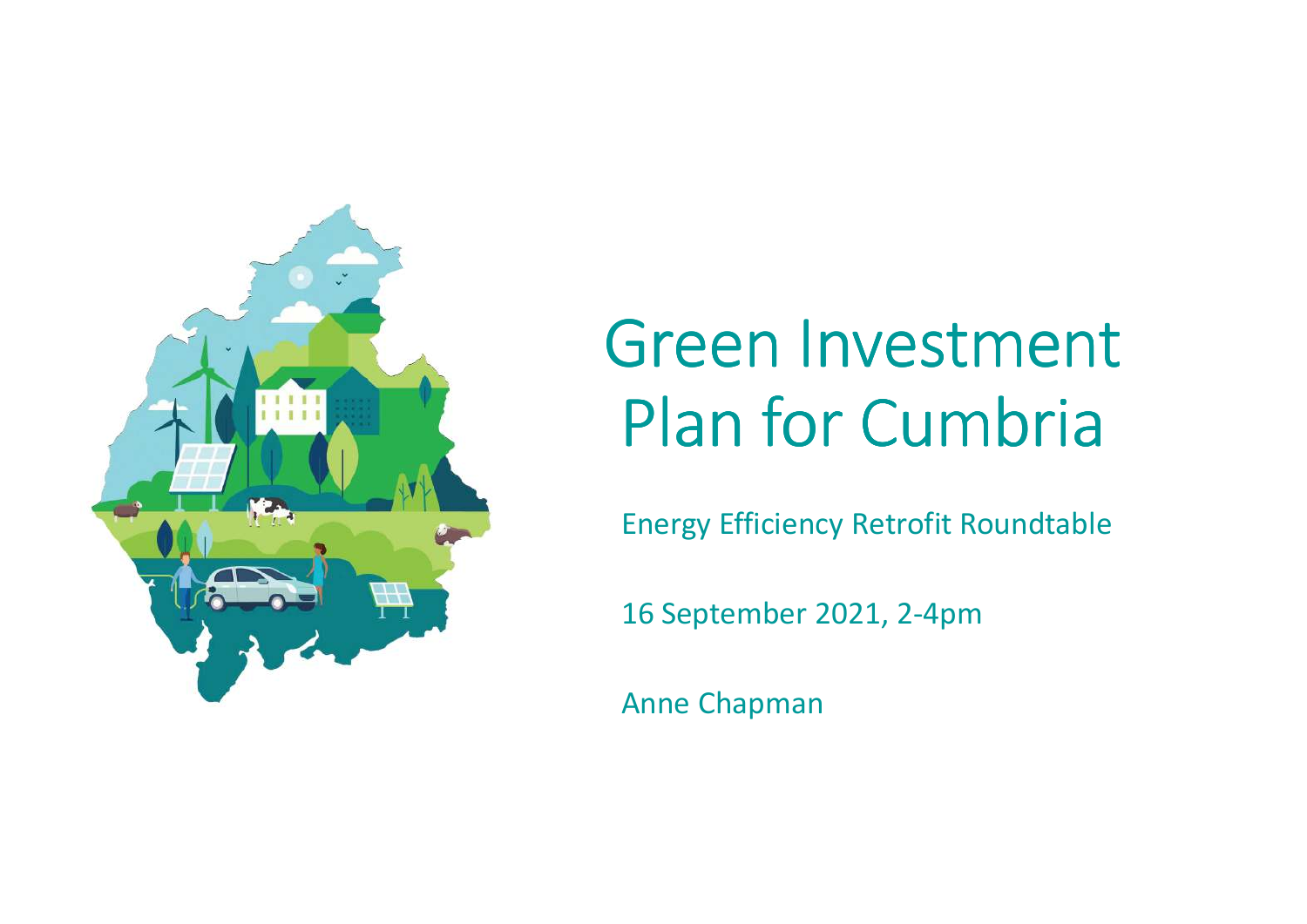## The Challenge

- 70% of properties have an EPC of D <sup>G</sup>
- All properties need to be at least C
- Domestic properties: around 250,000, so need to do around 220 per week over 15 year period.
- Non-domestic buildings also need work doing to them

What needs to be done?

- Improve insulation and air tightness while maintaining ventilation
- Install renewable or electric heating systems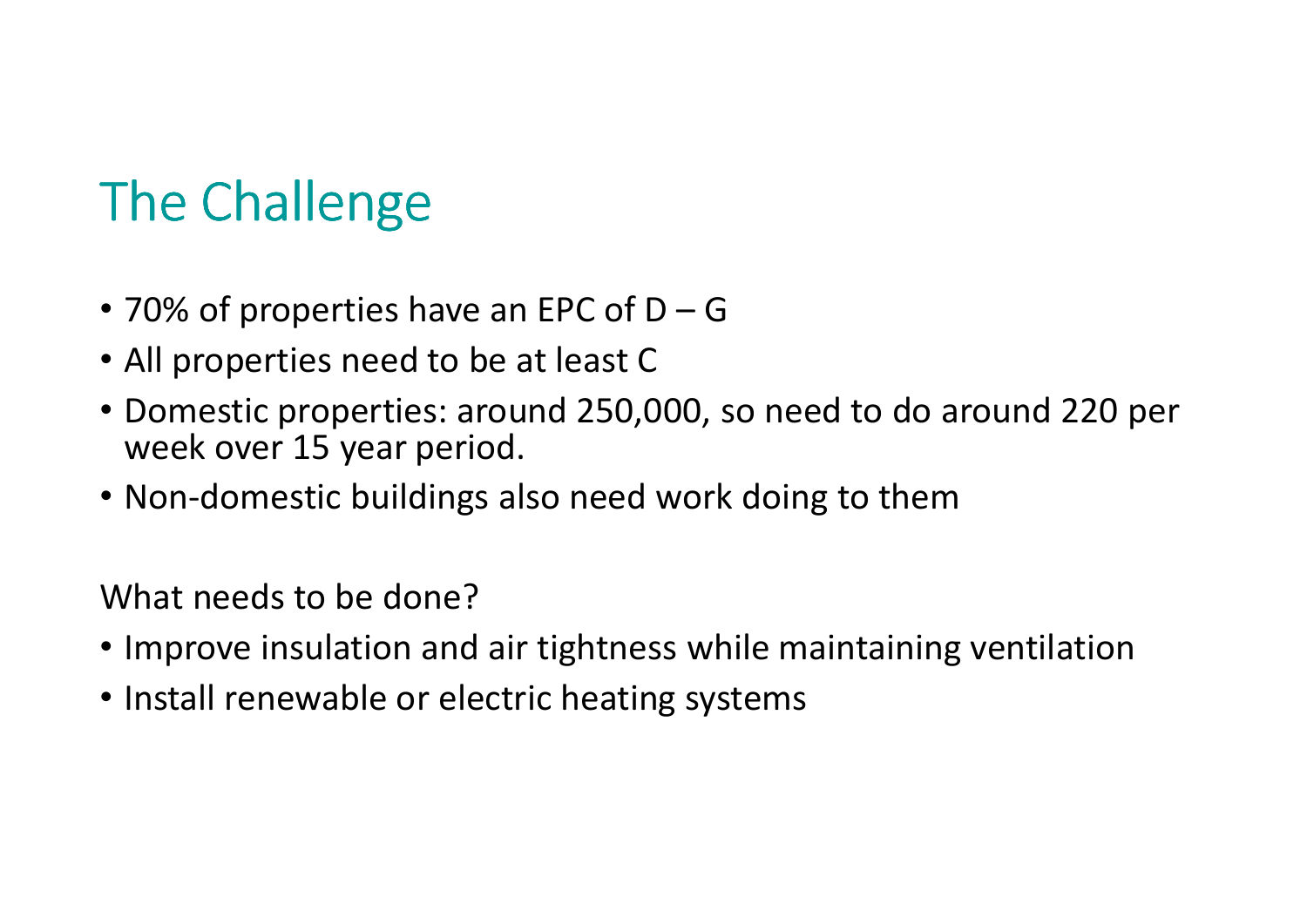## Cumbria's experience of retrofit

Includes:

• **Cumbria Energy Efficiency Advice Centre**  Ashden Award winner in 2007 - for insulation of over 9,200 cavity walls and 5,300 lofts and a range of other measures over 2 years.

### • **Work by Cumbria Action for Sustainability – since 2008**

- home energy audits, advice, thermal imaging
- Cosy Homes in Cumbria
- -Retrofit for Cumbria

#### • **Eden DC – Green Homes Grant LAD**Working with EON, 135 homes with EPC of E-G.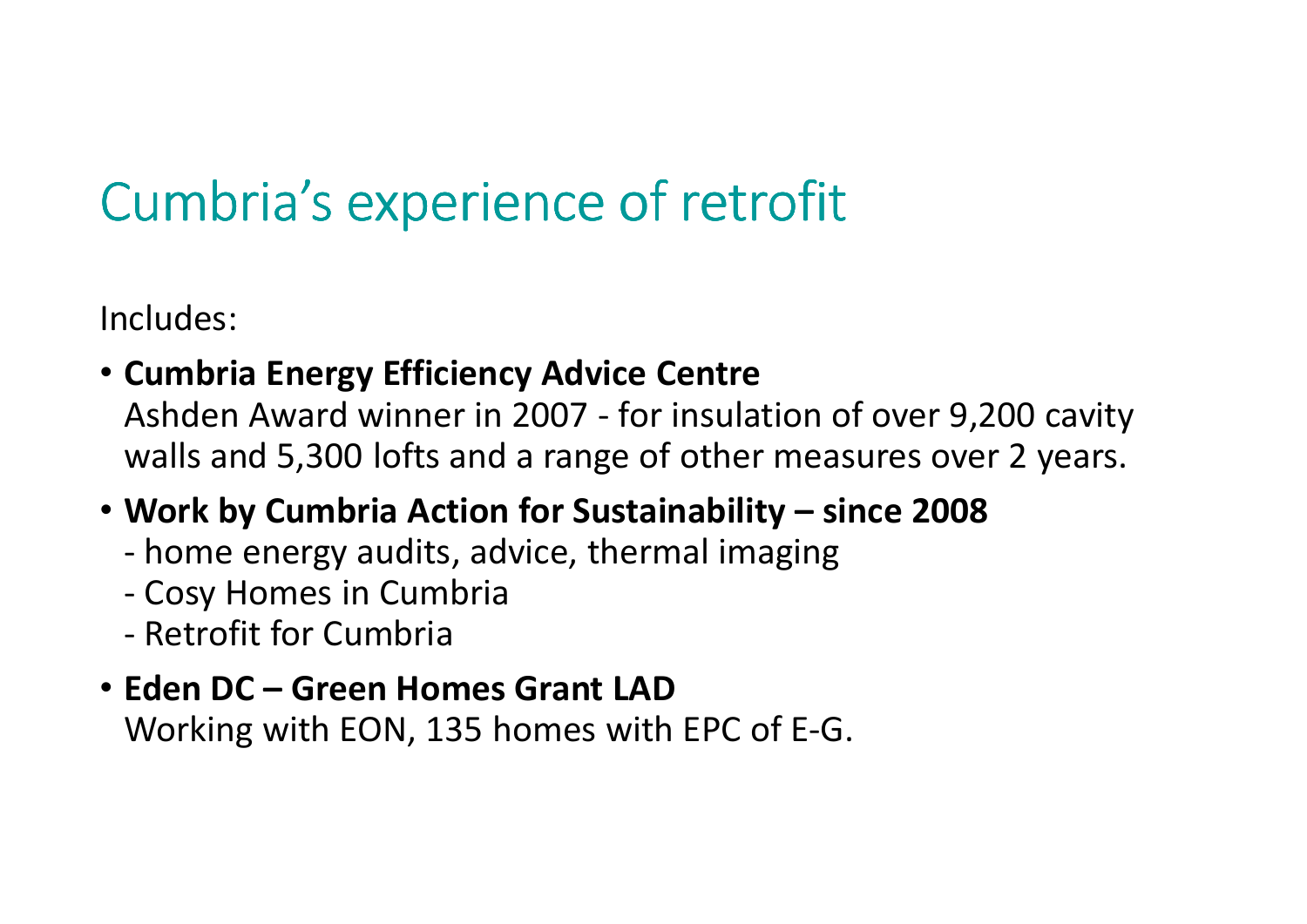### Problems

- Loft insulation not installed properly
- Cavity wall insulation in poor quality cavities has got wet damp
- Standard measures not suitable for older buildings (around a quarter of Cumbrian homes) – require use of breathable materials, tradespeople not always trained in their use
- Stop-start nature of public funding, failure of the Green Deal (2013) and Green Homes Grant scheme (2020)
- Construction industry not engaged in retrofit, enough other work
- Lack of installers/tradespeople, particularly in West Cumbria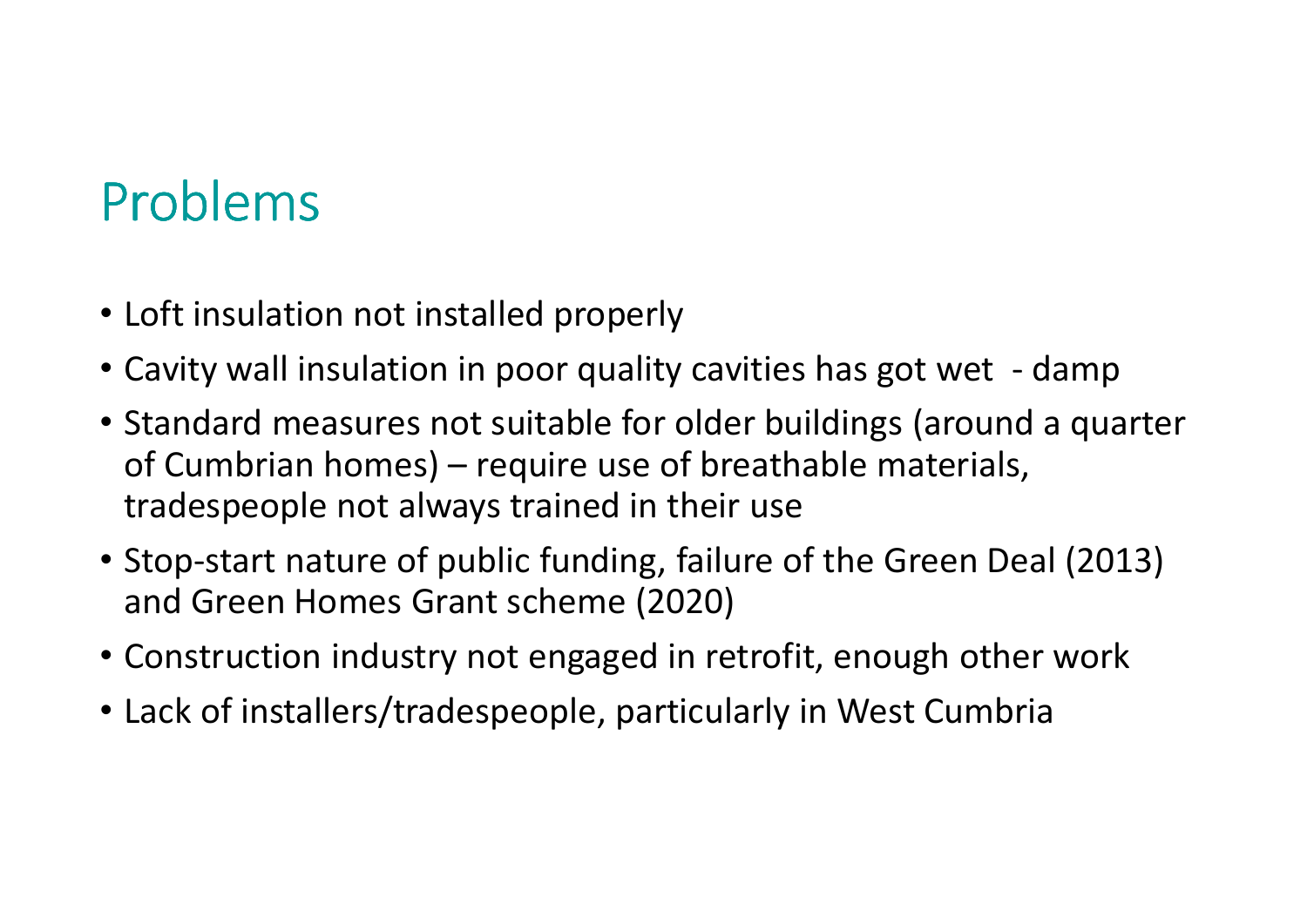### Barriers from householder perspective

- What should be done?
- Who can do it?
- What will financial benefit be?
- Funding
- Complexity, hassle, upheaval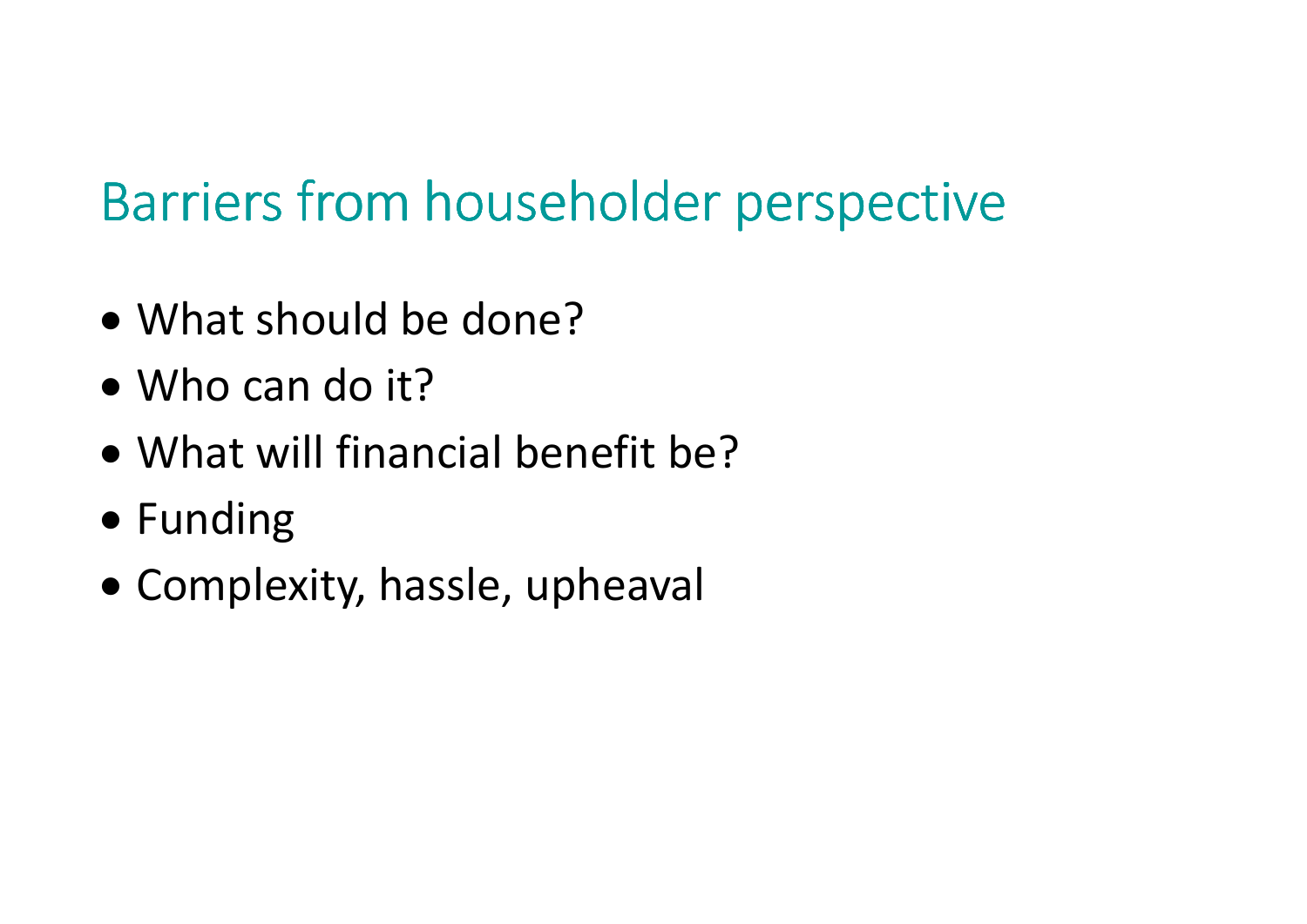# Solutions - Building supply chain capacity

- Training of tradespeople to work on older buildings (Ecological Building Systems)
- Start up a company in West Cumbria

Need

training,

jobs

a stream of work (long term)

To get jobs benefits in Cumbria